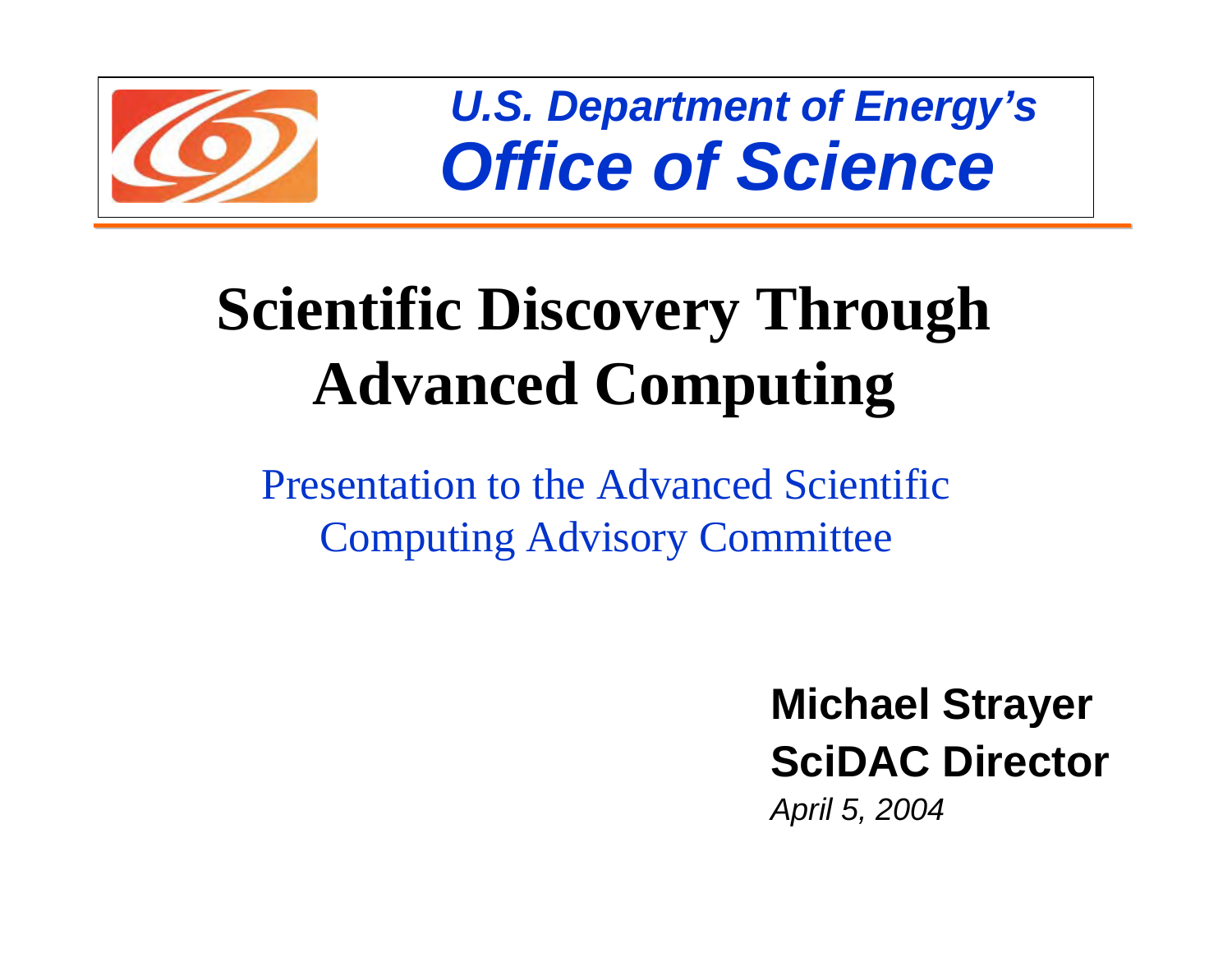





- • **SciDAC is a \$60M program for Computational Science**
- • **Strongly interdisciplinary - involves all of the Offices of Science**
- • **Create a scientific culture to use high - end computers effectively**
- • **Goal of advancing scientific discovery central to the OS research missions**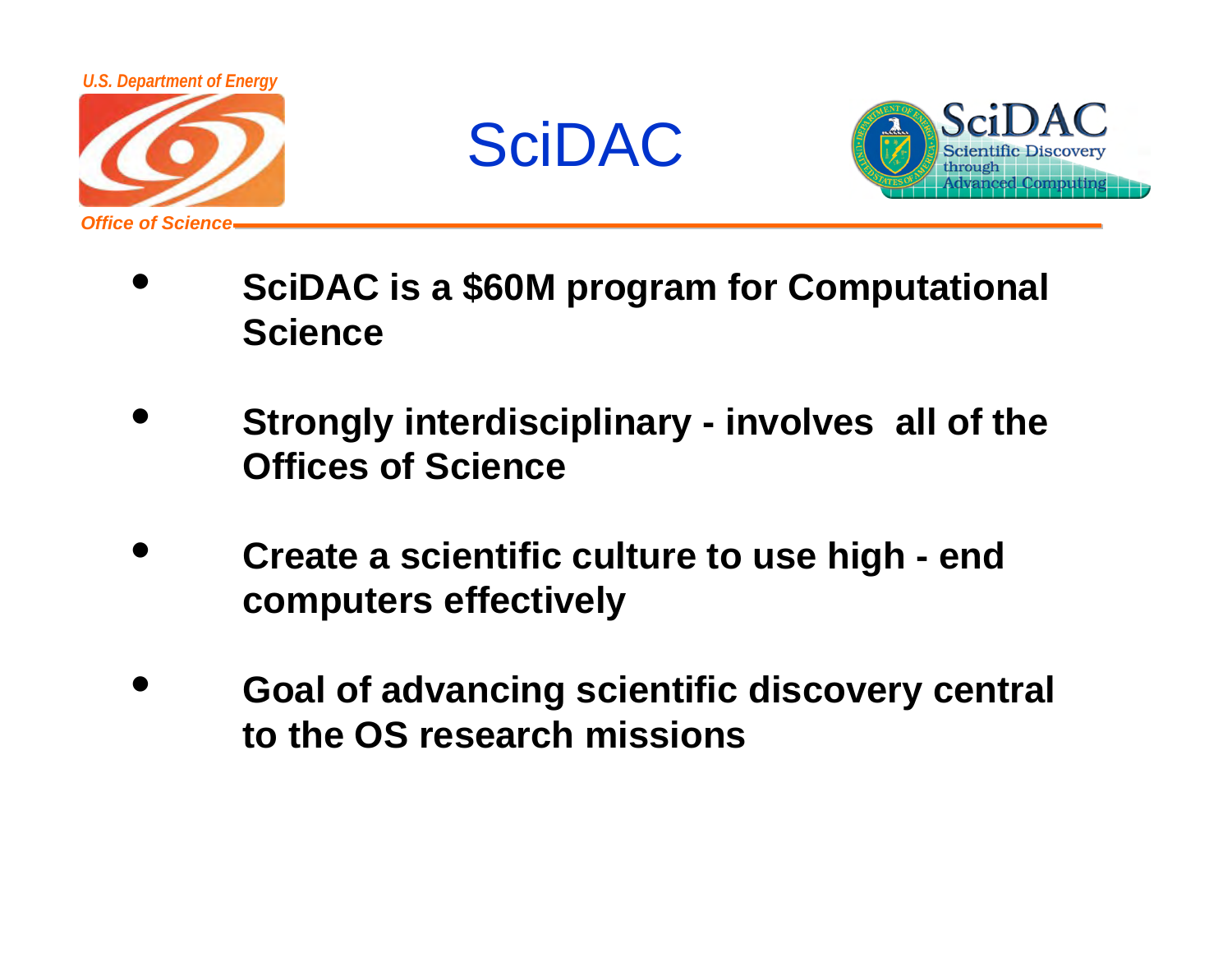

## PI Meeting



## **3rd annual PI meeting March 22-24, 2004 Charleston, SC**

**Theme: Enabling Science**

**23 Invited Talks, 2 poster Sessions, 1 Panel Discussion**

**Two Plenary Talks:**

**System and Application Performance at Extreme-Scale Adolfy Hoisie (LANL)**

**The Grid: Essential Infrastructure for DOE ScienceIan Foster (ANL)**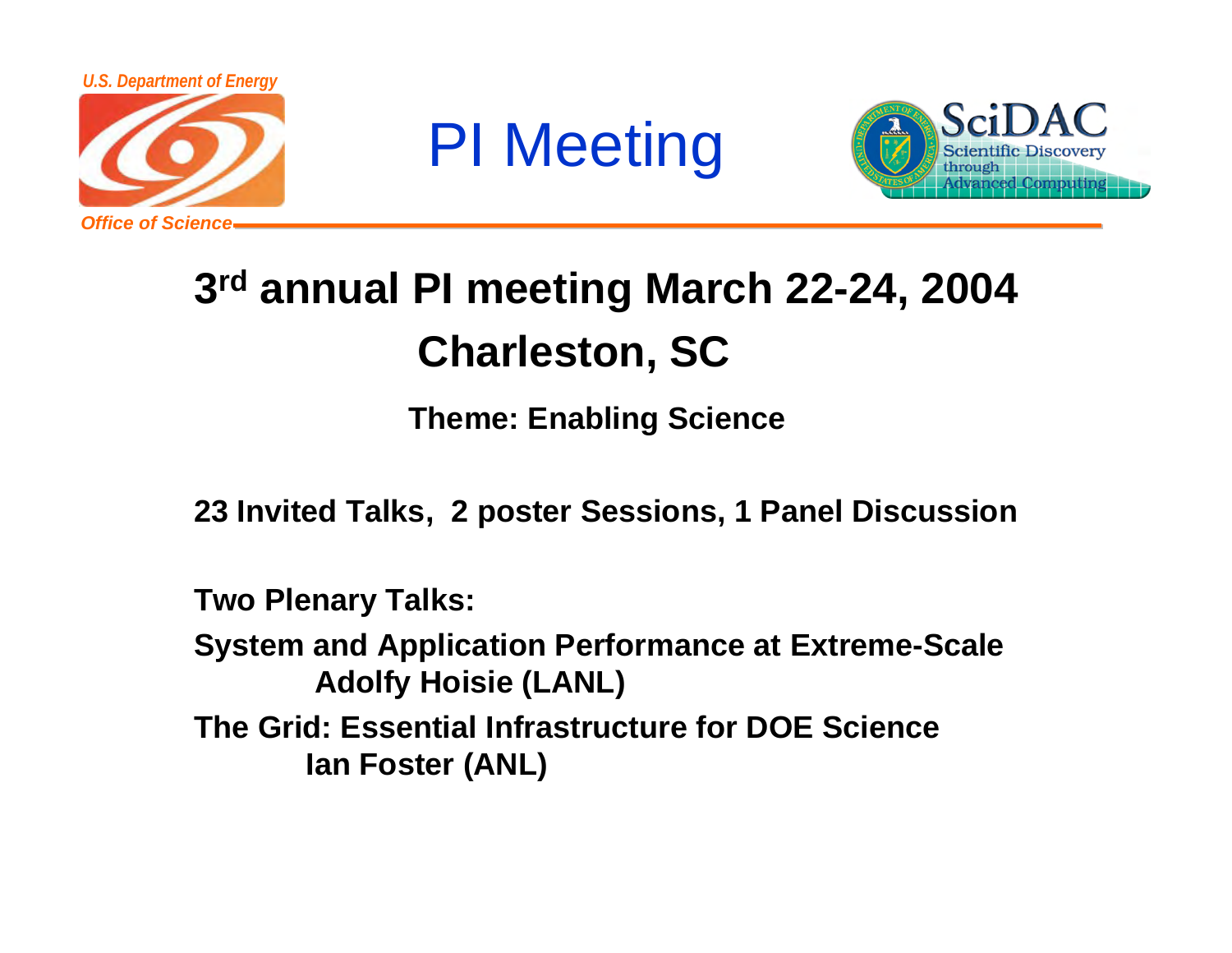#### *U.S. Department of Energy*



## **Applications**



**HEP Applications Introduction: Irwin Gaines (Fermilab and DOE/HEP)** Advanced Computing for 21st Century Accelerator <u>Science</u>

**Kwok Ko (SLAC) / Rob Ryne (LBNL)** Center for Supernova Research

**Adam Burrows (Univ. of Arizona)**

**NP Applications Introduction: Sidney Coon (DOE/NP)** Terascale Supernova Initiative **Tony Mezzacappa (ORNL)** Lattice QCD from the Nuclear Physics Perspective **John Negele (MIT)**

#### **BES Applications**

**Introduction: Richard Hilderbrandt (DOE/BES)** Direct Simulations of Flow-Combustion Interactions **Arnaud C. Trouvé (Univ. of Maryland)** Advanced Methods for Electronic Structure **Robert J. Harrison (ORNL)** 

BER Applications Introduction: Jeff Amthor (DOE/BER) Development of an Atmospheric Climate Model with Self-**Adapting Grid and Physics Michael Herzog (Univ. of Michigan)** Collaborative Design and Development of the Community Climate System Model for Terascale Computers **Phil Jones (LANL)** 

**FES Applications Introduction: Steve Eckstrand (DOE/FES)** Magnetic Reconnection: Applications to Fusion, Space, and Astrophysical Plasmas **Amitava Bhattacharjee (Univ. of New Hampshire)** Computational Atomic and Molecular Physics for Transport Diagnostics of Fusion Plasmas **Mitch Pindzola (Auburn Univ.)** Modeling of RF Wave Propagation in Plasmas **Lee Berry (ORNL)**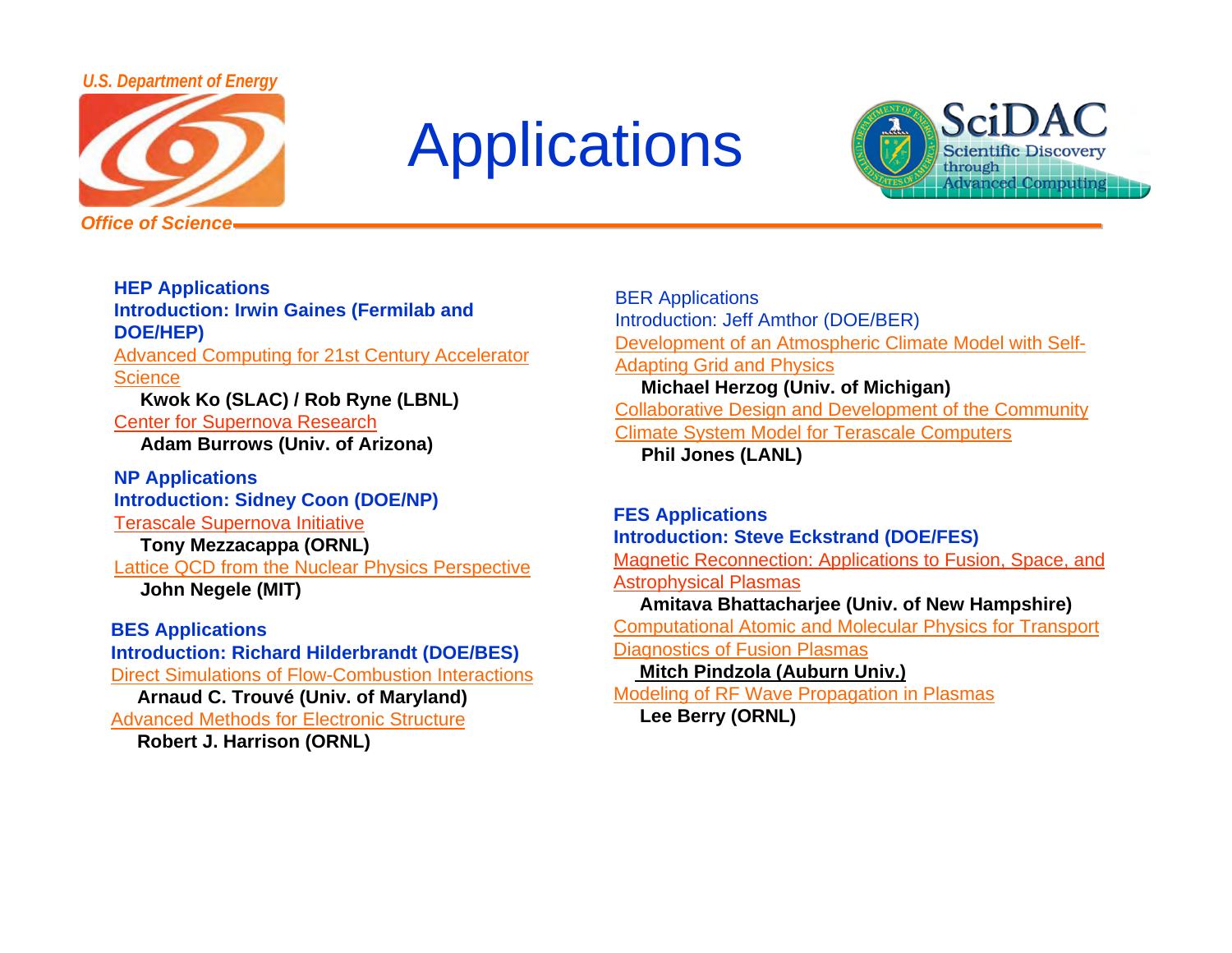

## **Integrated Software Infrastructure Centers**



**The CS ISICsIntroduction: Fred Johnson (DOE/ASCR)** Performance Evaluation**Pat Worley (ORNL)** Scientific Data Management **Arie Shoshani (LBL)** Scalable Systems Software **Rusty Lusk (ANL)** Component Technology for Terascale Simulation Software **David Bernholdt (ORNL) Collaboratories, Networks, Middleware** Introduction: **Mary Anne Scott (DOE/ASCR)** National Fusion Collaboratory **David Schissel (General Atomics)** DOE Science Grid**William T.C. Kramer (LBNL)** Networking Research Overview

**Micah Beck (Univ. of Tennessee)** 

**The Math ISICsIntroduction: John van Rosendale (DOE/ASCR)** Algorithmic and Software Framework for Applied PDEs **Phil Collela (LBNL)** Terascale Simulation Tools and Technologies **Lori Freitag Diachin (LLNL)** Terascale Optimal PDE Simulations **David Keyes (Columbia Univ.)** 

#### **Panel Discussion**

**Topic: Is SciDAC changing the culture of computation and simulation in science or is it "business as usual"?)**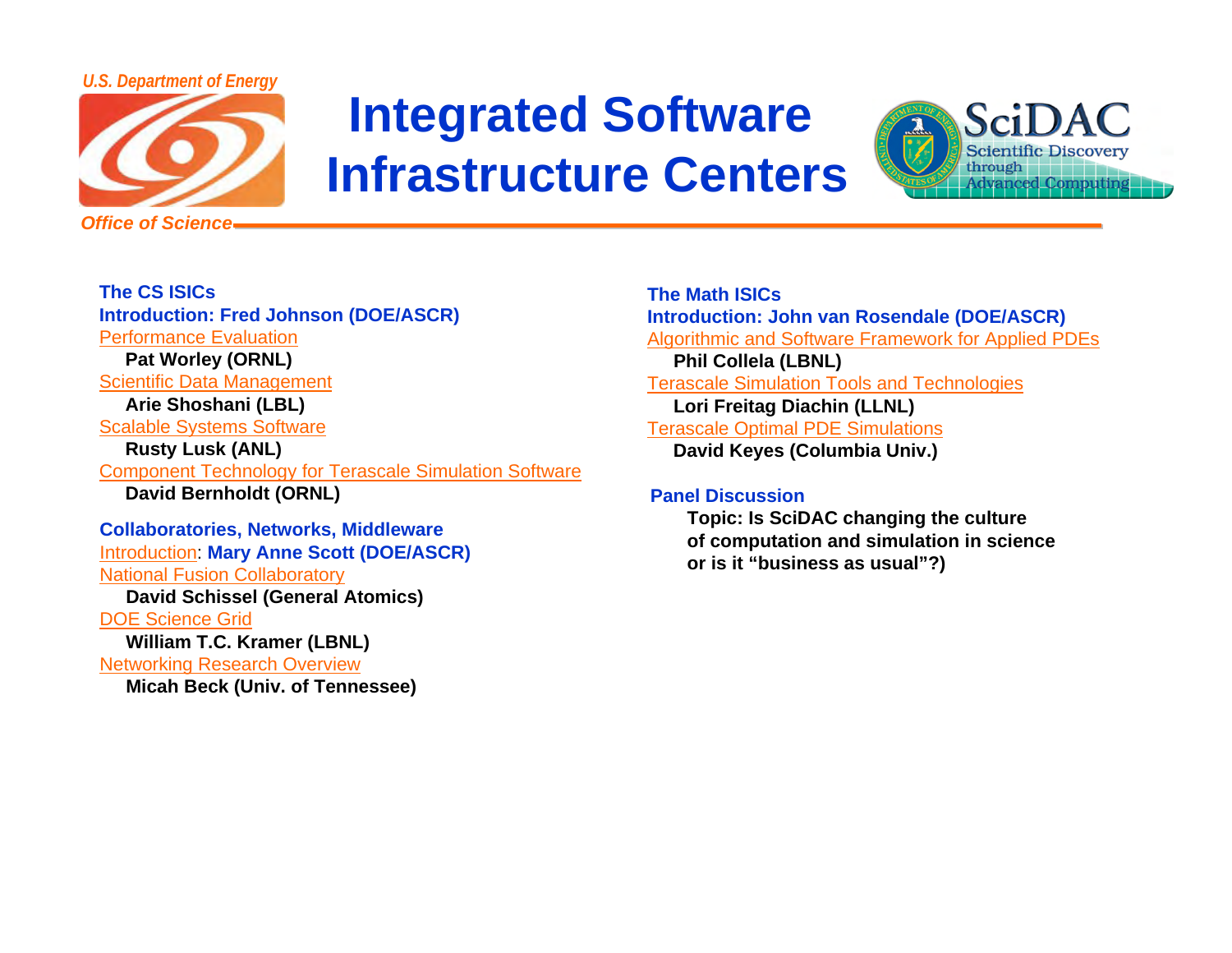





### *"Outstanding performance of the three Math ISICs"*

### –**Applied Partial Differential Equation Center LBNL, LLNL**

### –**Terascale Simulation Tools and Technologies BNL, ANL, LLNL, ORNL, PNNL, SNL**

–**Terascale Optimal PDE Solvers Columbia University, ANL, LBNL, LLNL**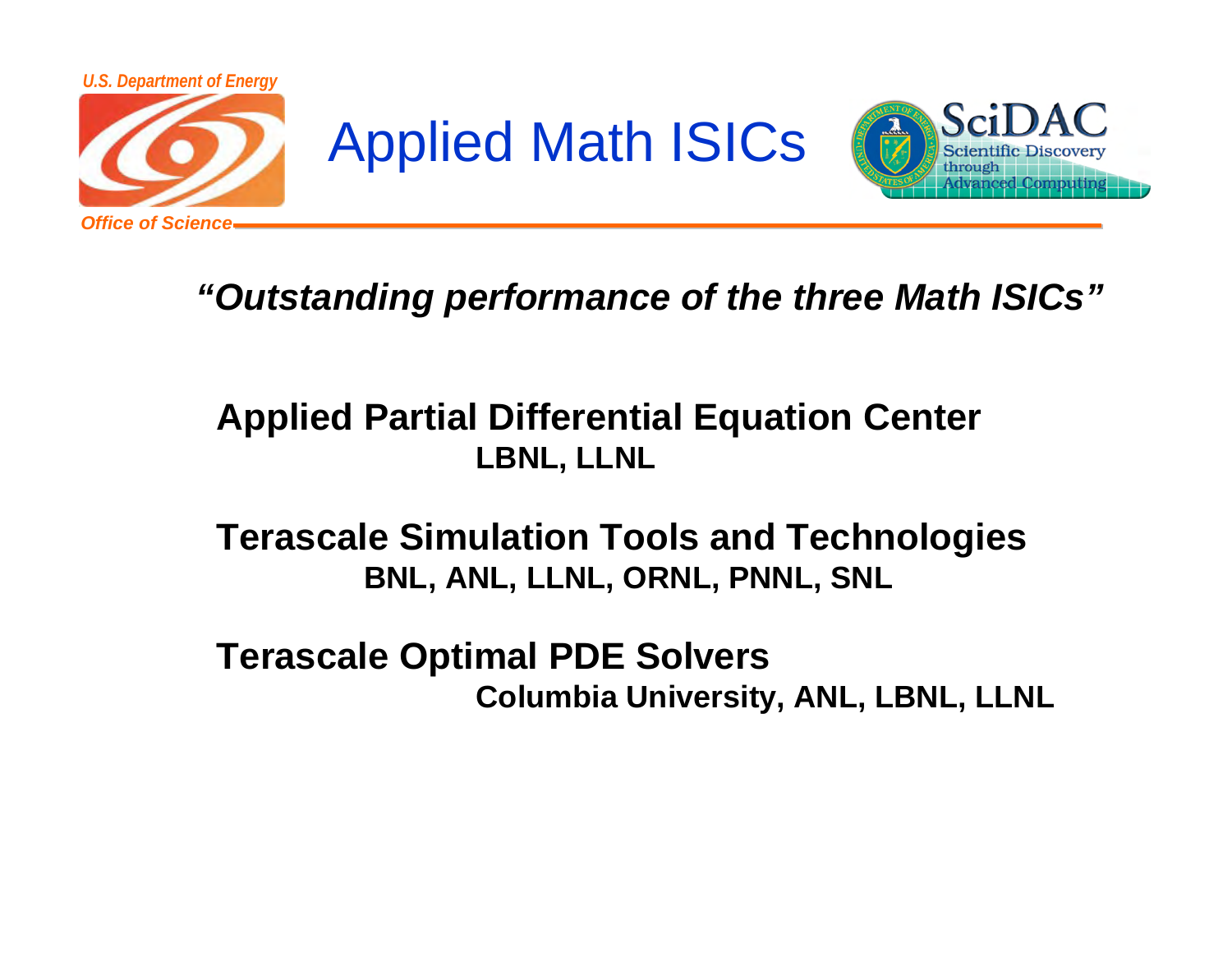

APDEC



*"Developed AMR algorithm for turbulent combustion with detailed chemistry and transport, with high-resolution simulations of laboratory-scale hydrocarbon flames"*





*"Flame propagation in type 1A supernovae Supernova Science Center"*

*"Cell modeling (A. Arkin, P. Schwartz, LBNL; D. Adalsteinsson, Univ. of North Carolina)"*

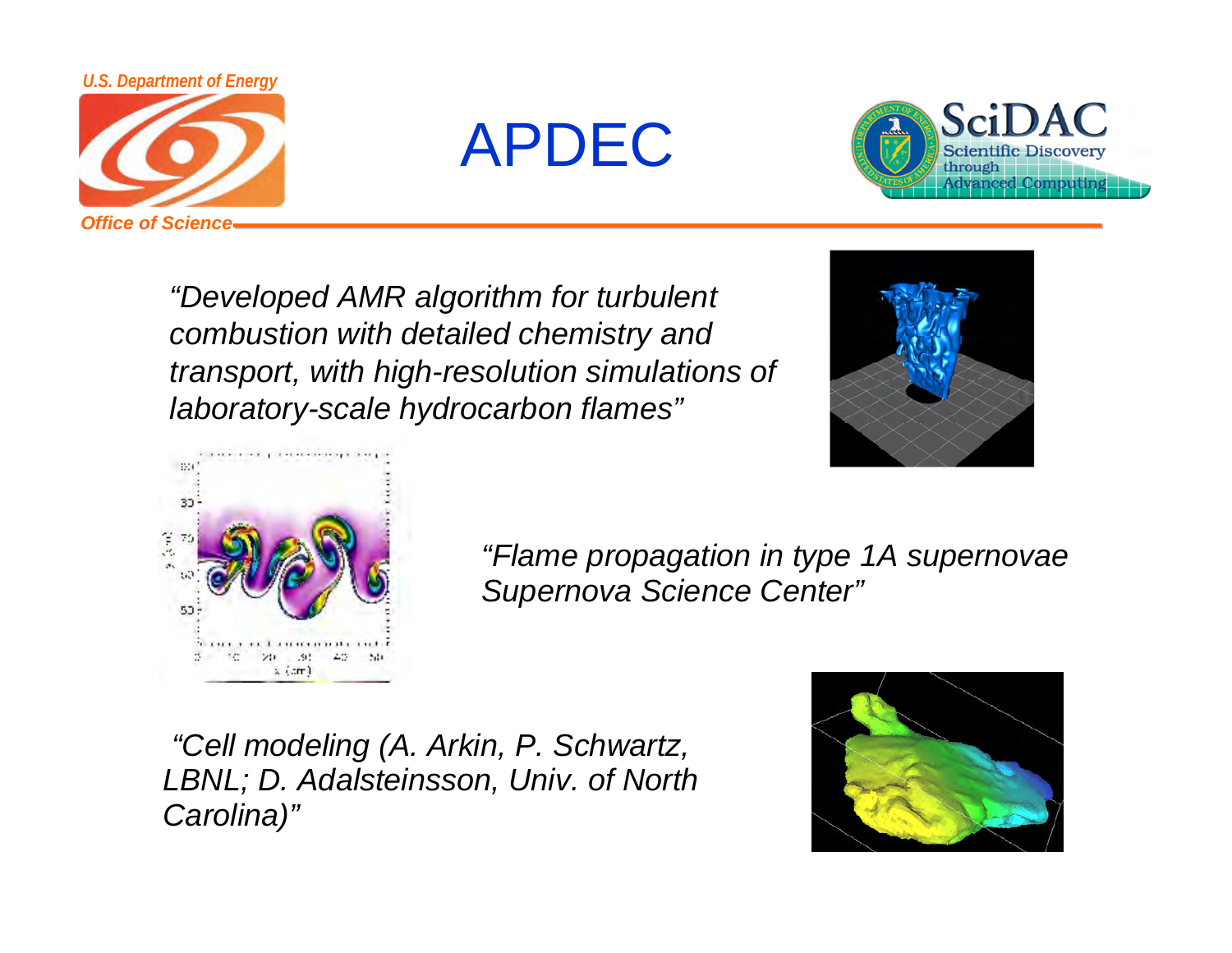





- • Detailed 3D AMR simulations of pellet injection using the MHD equations– pellet treated as moving density source
- •Pellet ablates with an analytic model
- •Instantaneous heating of ablated mass by electrons
- •Single fluid MHD equations describe plasma

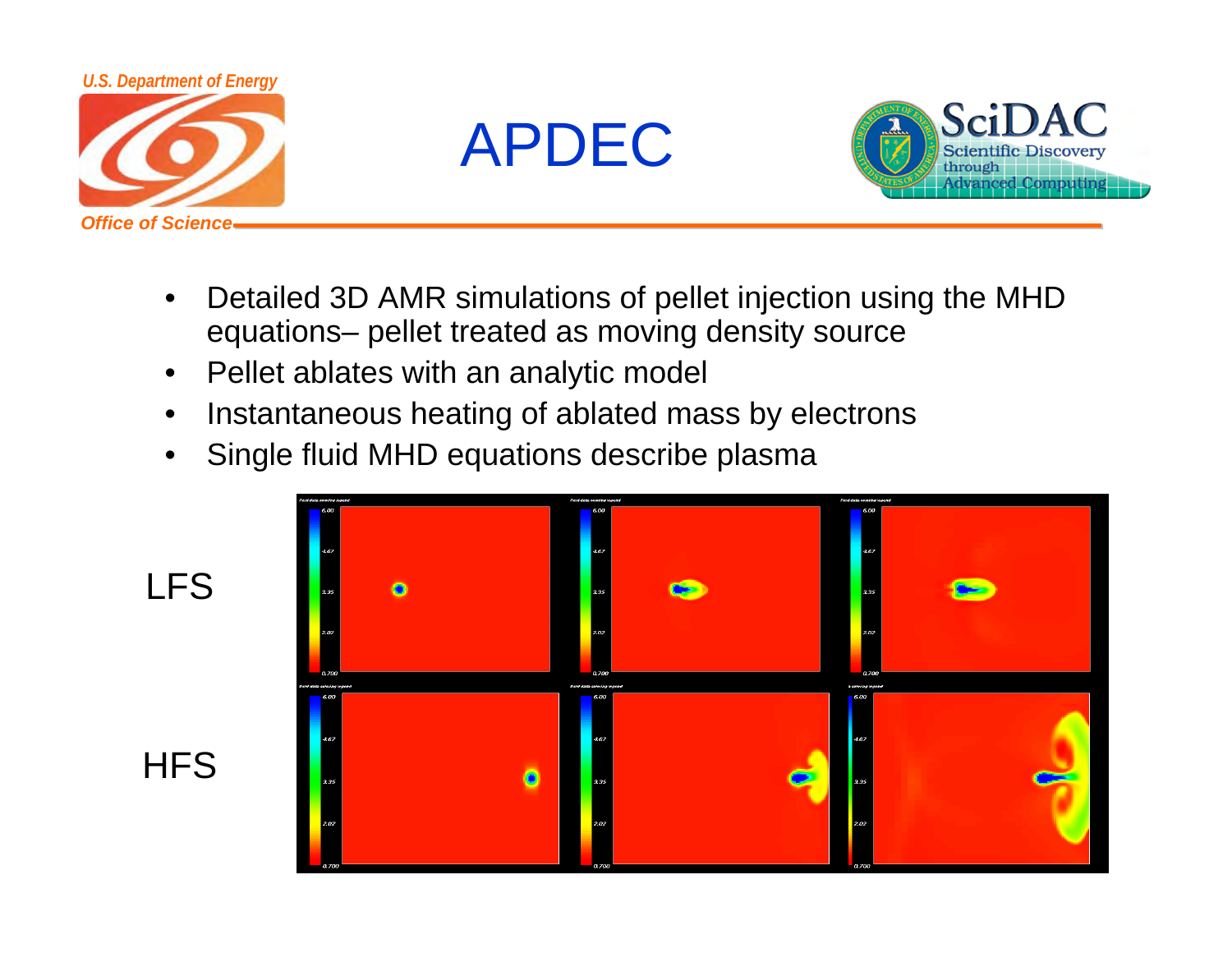

TSTT



*"Using an unstructured mesh, enabled first longtime PEP-II beam heating study maintaining overall good quality in aspect ratios and angle of elements."*

*"Understand the behavior ofShewanellamicrobe flocs in oxygen rich environments."*

> **Floc geometry built using image reconstruction techniques from a stack of confocal images**

**Unstructured mesh generated** 

**Solve reaction-diffusion equations to find the concentration of oxygen in the floc**





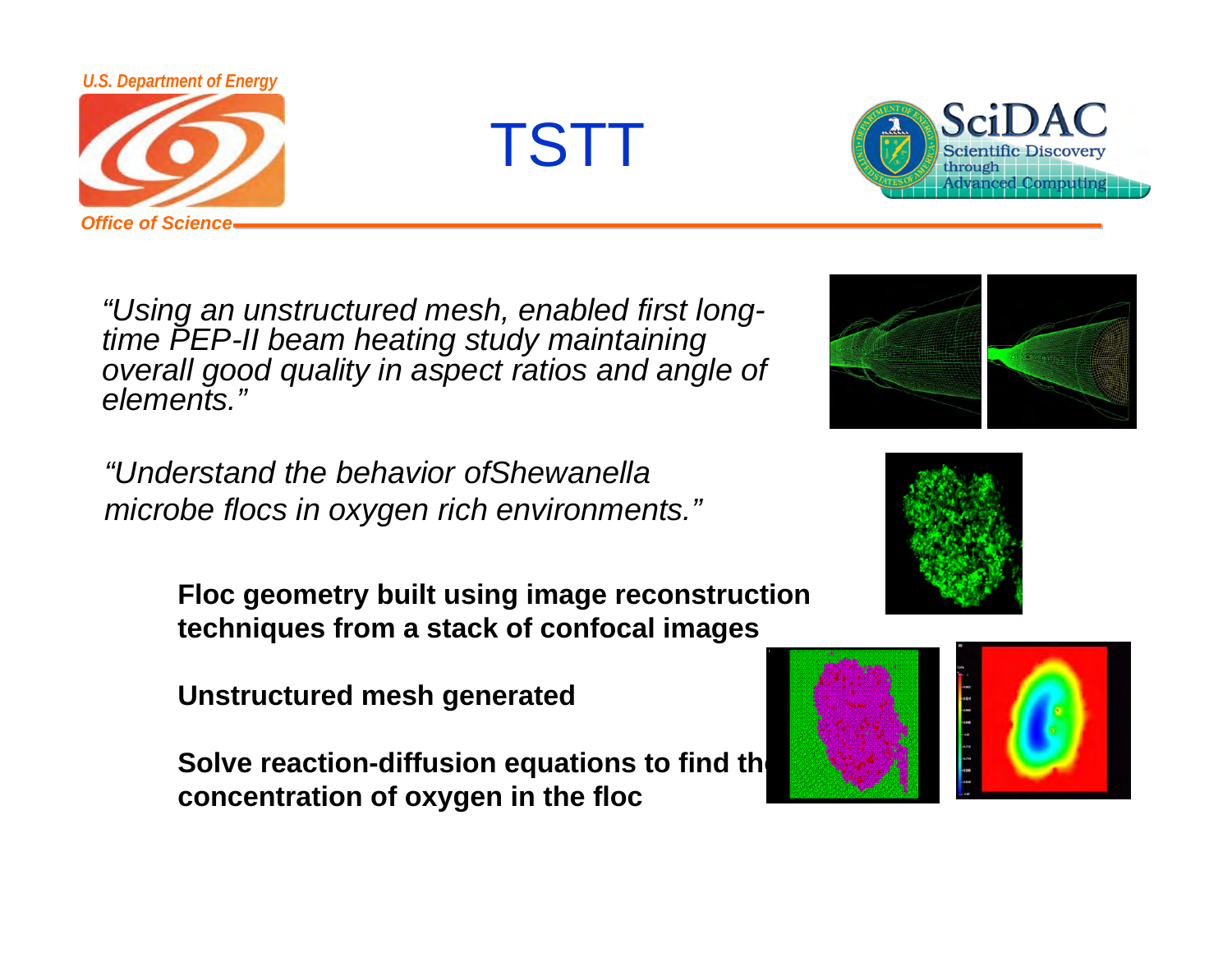

TSTT



### *"Optimal mesh generation and adaptive methods reduce error in climate applications."*

"New TSTT adaptive mesh capability has provided extremely accurate solutions for accelerator design eigensolvers."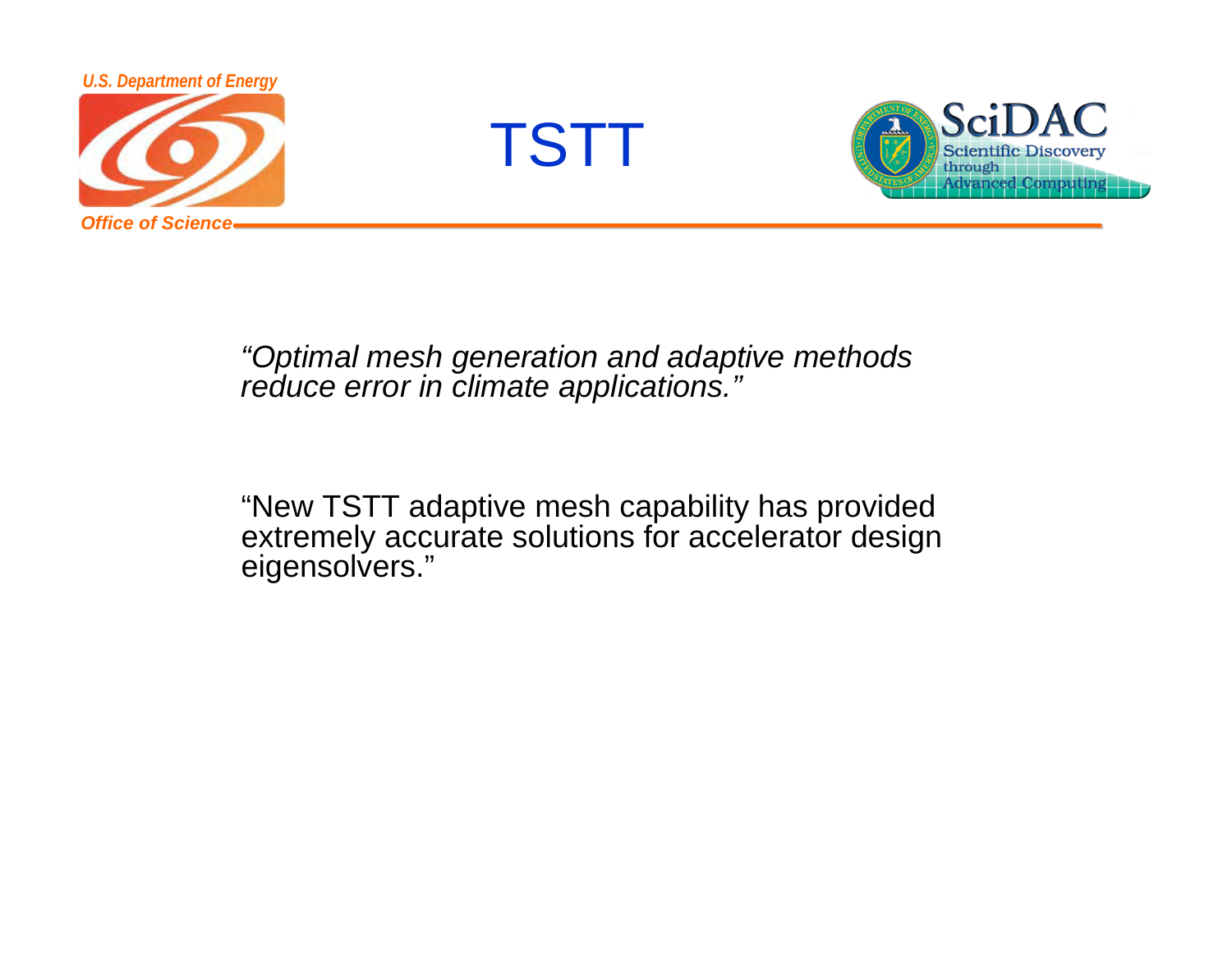





TOPS' PETSc software has been employed in two Bell Prizes in 1999 & 20032003 prize: geological parameter estimation problem Forward PDE: 17 million unknownsInverse problem: 70 billion unknowns (over time history) 2048 procs of HPAlphaServer for 24 hours





**reconstruction**

**target**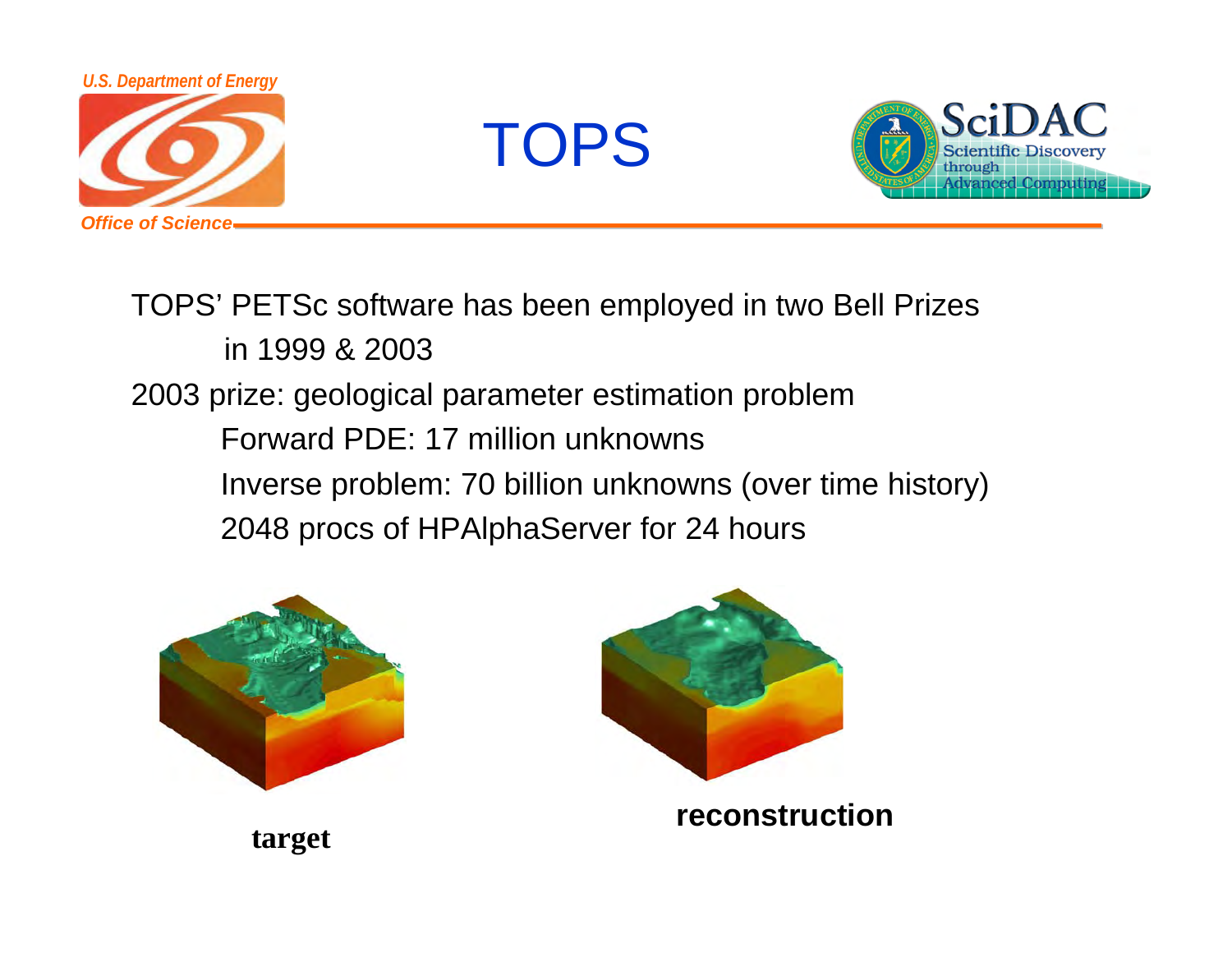

# TOPS Software



| <b>Collaboration Current</b> |                              | <b>Future</b>                |
|------------------------------|------------------------------|------------------------------|
| <b>APDEC</b>                 | <b>Hypre</b>                 |                              |
| <b>ASCTKD</b>                | <b>PETSc</b>                 |                              |
| <b>AST</b>                   | <b>PARPACK/SuperLU</b>       | <b>Veltisto/PETSc</b>        |
| <b>CCTTSS</b>                | TAO*, SUNDIALS**             | <b>PETSc/Hypre</b>           |
| <b>CEMM</b>                  | <b>PETSc/Hypre, SUNDIALS</b> |                              |
| <b>CMRS</b>                  | <b>PETSc/Hypre</b>           |                              |
| <b>CLGT</b>                  |                              | <b>Hypre, PARPACK</b>        |
| <b>PERC</b>                  | <b>PETSc</b>                 |                              |
| <b>SSC</b>                   |                              | <b>PETSc/Hypre</b>           |
| <b>TSI</b>                   | custom                       | <b>PETSc/Hypre, SUNDIALS</b> |
| <b>TSTT</b>                  | <b>TAO</b>                   |                              |